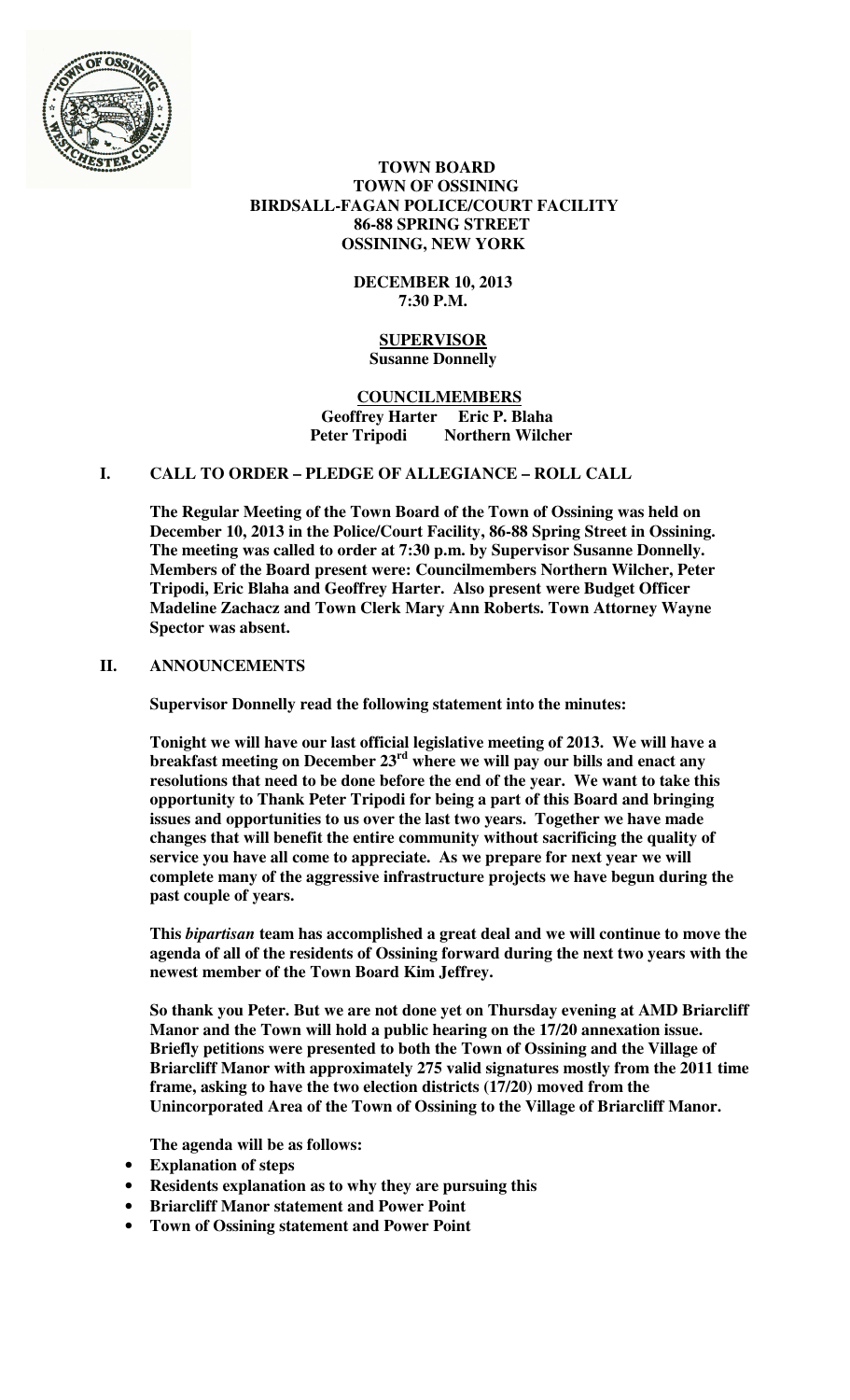**To become more informed on this subject please goes the Town of Ossining web page. This process will affect all parts of the Town the Unincorporated Area as well as the Villages of Ossining and Briarcliff Manor.** 

### **CSEA Contract**

**The Town Board and Administration is proud to announce a settlement in the contract with the CSEA. The employees in this Union, as in the Teamsters, truly understand the importance of working within a team to accomplish our goals, and the importance of being available for the residents of Ossining. While they are a small group, they are the back bone of every department. Employees of the Office of the Assessor, Town Clerk, Tax Receiver, Building Department, Senior Programs/Nutrition, Courts and our Highway administration are all members of this bargaining unit.** 

**The contract we negotiated is fair to everyone, including our tax payers. We are happy to have completed this before the beginning of 2014, when the new contract is set to begin.** 

### **2014 Budget**

**We have completed our review of the 2014 budget and we are happy to announce we will stay below the tax cap and will continue to monitor the budget all year to control spending. It is essential that we provide the best services around, and once again, I am proud of each of the employees of the Town and the pride they take in their work every day.** 

**As we prepare for the closing on 507 North State Road, we will realize additional savings in the unincorporated fund. As soon as the building closes, the utility budget lines for the building (for example, Heat and Electricity) will be added to the contingency account for 2014. 100% of the \$1,475,000 will be used to pay the bond on the building. This is not only good business practice, it is the law.** 

#### **Harbor Square PILOT**

**The Town of Ossining welcomes development of real property that is fully within the law. We understand that an owner of a property is fully within its right to develop as they so choose, but it must be in accordance with all applicable laws, including the payment of property taxes.** 

**In the current economic environment, tax revenues that we need to provide necessary services are lower- our mortgage tax revenues are lower, sales tax revenues are lower, franchise tax revenues are lower, property tax revenues are lower. That is why, now, more than ever, we must stand firm on equity and fairness.** 

**Tonight's vote is fair to all taxpayers in Ossining WHO CONSTANTLY REMIND US THAT WE WERE ELECTED TO REDUCE THEIR TAX BURDEN. Many on our Board cannot support a proposed PILOT, or Payment In Lieu of Taxes, that will unquestionably increase the demand for services, but shifts the tax burden in excess of \$2.3 million onto our taxpayers.** 

**The developer of Harbor Square seeks permission to circumvent the property tax laws that apply to all property owners in the Town of Ossining. According to the Westchester Industrial Development Agency, PILOT (Payment in Lieu of Taxes) plans should be used for** *business* **growth such as industrial manufacturing, commercial, and R&D. The IDA's guidelines for claiming Real Property Tax Exemptions does not even include an exemption for development of Real Property. The proposed residential PILOT would inappropriately excuse the developer from paying over \$2,300,000 in tax revenue that otherwise should be collected and distributed in the same way as every residential taxpayer's taxes are collected and distributed by the Town.**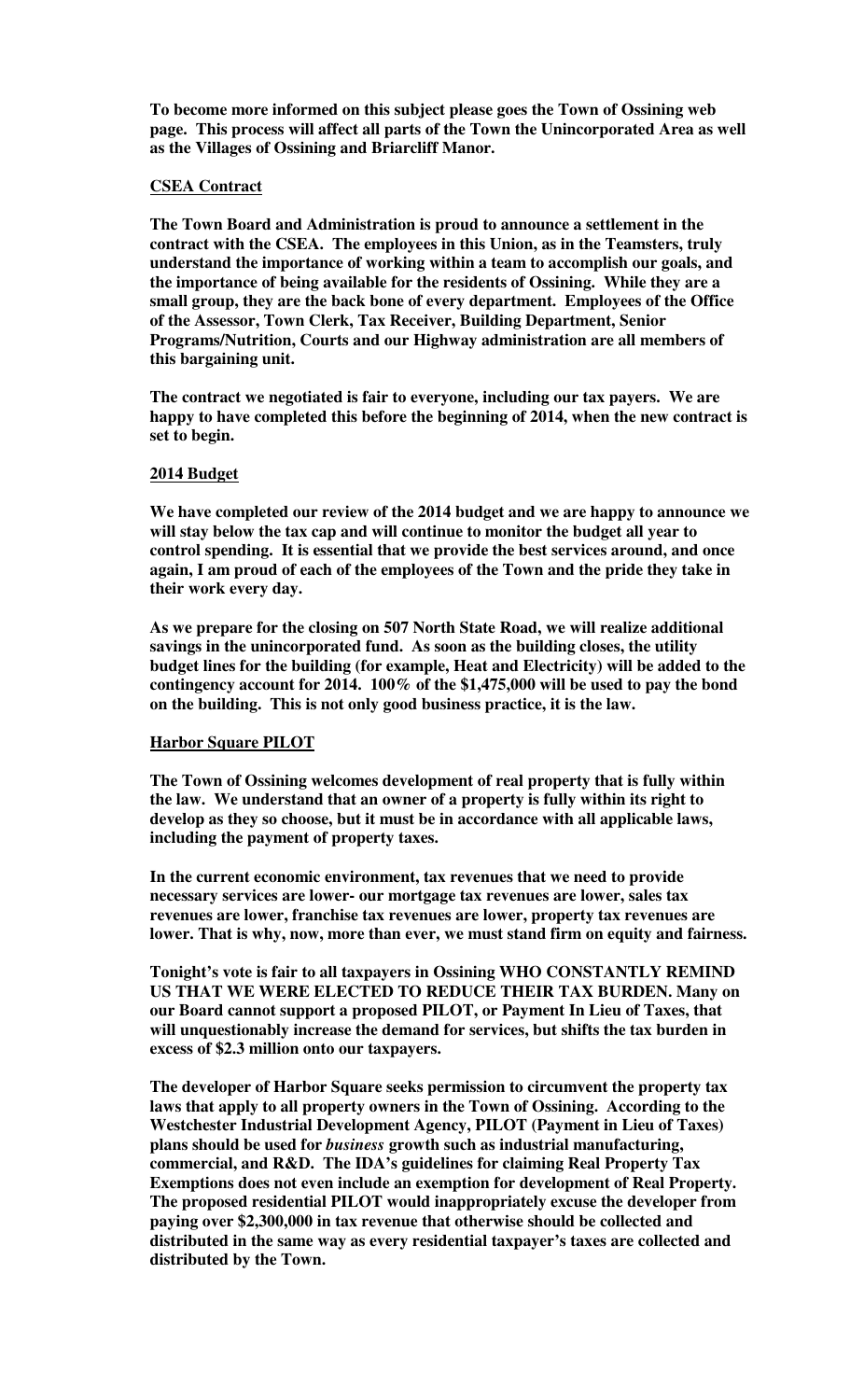|  |  |  |  |  | The potential tax losses from the proposed PILOT are as follows: |
|--|--|--|--|--|------------------------------------------------------------------|
|--|--|--|--|--|------------------------------------------------------------------|

| <b>Entity</b>                   | Percent of total taxes (2013) | <b>Loss from PILOT</b> |
|---------------------------------|-------------------------------|------------------------|
| <b>Ossining School District</b> | 58.78%                        | \$1,392,498            |
| <b>Ossining Library</b>         | $2.36\%$                      | \$55,908               |
| <b>Village of Ossining</b>      | 25.80%                        | \$611,202              |
| <b>Town General</b>             | $1.64\%$                      | \$38,851               |
| <b>Westchester County</b>       | $8.35\%$                      | \$197,811              |
| <b>Westchester County Sewer</b> | $.82\%$                       | \$19,425               |
| <b>Ossining Sewer</b>           | $1.74\%$                      | \$41,220               |

**Other residential property developers have paid their fair share of taxes, and permitting this individual developer to circumvent centuries-old tax requirements sets a dangerous and irreversible precedent for treatment of future developers and subsequent developments.** 

**It is possible that the developer's request for tax reduction may be motivated in part by its financial condition resulting from its using Harbor Square as collateral to take out mortgages totaling \$14,400,000; if this is true, we cannot permit the taxpayers to be held responsible for the developer's profits and/or other financial concerns.** 

**In any event, the fact that the principals of the firm used Harbor Square as collateral to take out mortgages totaling \$14,400,000 demonstrates to this Board that there was consensus between the developer and the issuing bank that the property was worth no less than \$14mm at the time of the mortgage. Therefore, despite Harbor Square's tax grievance regarding calculation of the 2014 taxes, the Town is confident that the current assessed value of \$9,600,000 will stand up in court, especially since the Village Board has recently approved a new site plan for the property that is shovel ready. With respect to the developer's tax grievance, it is important to note that no action taken now will result in any tax refund to the developer.** 

**Some residents have been vocal about being 100% fair to all parties in all dealings, but now in the case of Harbor Square wish the Town Board to do what the developer wants. Our pledge to each resident and commercial property owner is to have fair and equitable assessments on property in the Town. That is why the Town of Ossining, and numerous other Westchester municipalities, is beginning a complete re-assessment of all properties beginning in the 2nd quarter of 2014. Many on the Town Board feel strongly that the proposal to excuse Harbor Square from its obligation to pay \$2.3mm in property taxes on the eve of a major revaluation is contrary to our mission to instill fairness in property taxation and would send precisely the wrong message to those who demand and are entitled to fair distribution of the tax burden.** 

**The developers have indicated that, without approval of this proposed PILOT, they will not build the development. There is no good reason for the developer not to build the development if it is required to pay its property tax obligations, especially since the building will contain rental units that, once rented out by the developer, will offset a portion of the developer's tax burden. Therefore, the developer will be able to recoup the outlay of its tax obligation by charging rent. If they refuse to build, keeping in mind they have an approved site plan, then we welcome them to sell the property and let Ossining move on.** 

**We are an Independent Board elected by the residents of Ossining- we cannot govern as others want us to, nor can we tell others how to govern. However, we feel a responsibility not to abdicate our role in this process- we made our residents a promise to do what we feel is right for this community which includes fair distribution of taxes, and we do not plan to go back on that promise.**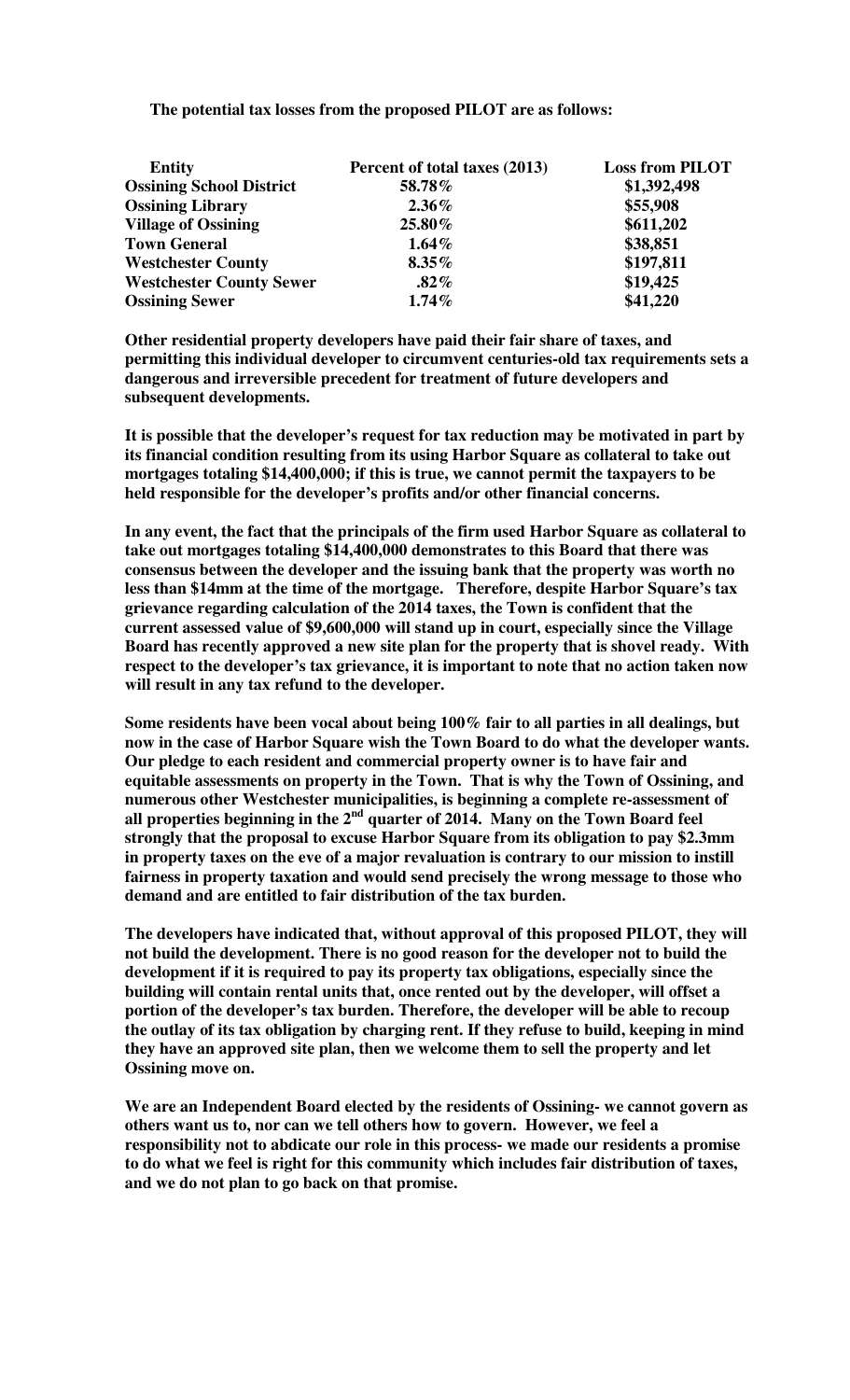## **III. PUBLIC COMMENT ON AGENDA ITEMS**

**Village Trustee John Codman stated that he has not been in favor of this project in the past, but too much time has passed without the significant activity necessary for the economic development of our waterfront. Ginsberg Development has stepped forward and completed the necessary steps to begin the Harbor Square Project. Substantial reviews and changes have taken place to address the concerns of the Village of Ossining Trustees and Village Departments as well as State and Federal Agencies. The Harbor Square project will not only provide economic activity unto itself but will also bolster the entire waterfront. Significant water, sewer and utility infrastructure that will support additional economic opportunity for businesses on the waterfront and east of the tracks. The Village of Ossining Board of Trustees and the lead agency in the public private partnership believe that the completion of the project will have long lasting economic benefit beyond the years of the PILOT. In addition it will also stabilize tax fees that will be paid to Ossining Village, School System and other taxing authorities. You have before you a resolution tonight that opposes the PILOT Plan. We respectfully ask to you to table this resolution. Thank you for your time.** 

**Ingrid Richards, Morningside Drive read the following statement:** 

**Good evening, for those of you who do not know me I serve as the Manager of Downtown and Economic Development for the Village of Ossining. Tonight I am here to comment on resolution E on your agenda. This resolution deals with the approval of a payment in lieu of taxes (PILOT) for the Harbor Square project which is located in the Village of Ossining. The purpose of my comments is to highlight three significant factors for the Town Board to contemplate prior to voting on this resolution tonight. Number one, the Village of Ossining has put significant resources behind improving the economic vitality of the community. One of the resources employed was to hire a Manager of Downtown and Economic Development and as a part of that role there has been a creation of economic development strategic objectives used to sustain the economic stability of the community. One of the objectives is to systematically and methodically work to increase the buying power which will ultimately allow the Village to create an equitable community in our downtown; thereby allowing our retail businesses in the area to thrive. This is an essential objective to maintaining good economic development health. The construction of the Harbor Square Project is directly inline with this objective. The financial health of our community is matter of concern to all of our residents, whether we live in the Village or the unincorporated Town. As you know, the Village has unanimously approved the site plan associated with this development which demonstrates execution against this crucial strategic objective. This project once built will be a significant investment in our community.**

**Number two, GDC has worked in partnership with the Village since my tenure with the Village of Ossining. This partnership is clearly demonstrated by the following GDC actions:** 

- **Provided a passive recreation area at the Harbor Square property complete with benches, picnic tables, shade structure, and other needed enhanced site improvements so the area can be enjoyed by residents of the Village of Ossining and its visitors; including agreeing to allow their property to be used by the public during the annual fireworks display which allowed more people to enjoy this spectacular event;**
- **Provided funding for the Village/Town waterfront concert series; and**
- **Was the primary sponsor for the Bicentennial celebration, which allowed for the outdoor sculpture exhibit a key event that was considered an economic driver for the community and attracted many visitors to our community.**
- **Agreed to become the private partner on a project to provide a food and beverage incubator in downtown Ossining with a primary focus on developing the business skill set for minority and women businesses, this project was ultimately not funded by the state, but GDC generously decided to allow us to keep the funds for the purpose of investing in a future project that may benefit the downtown.**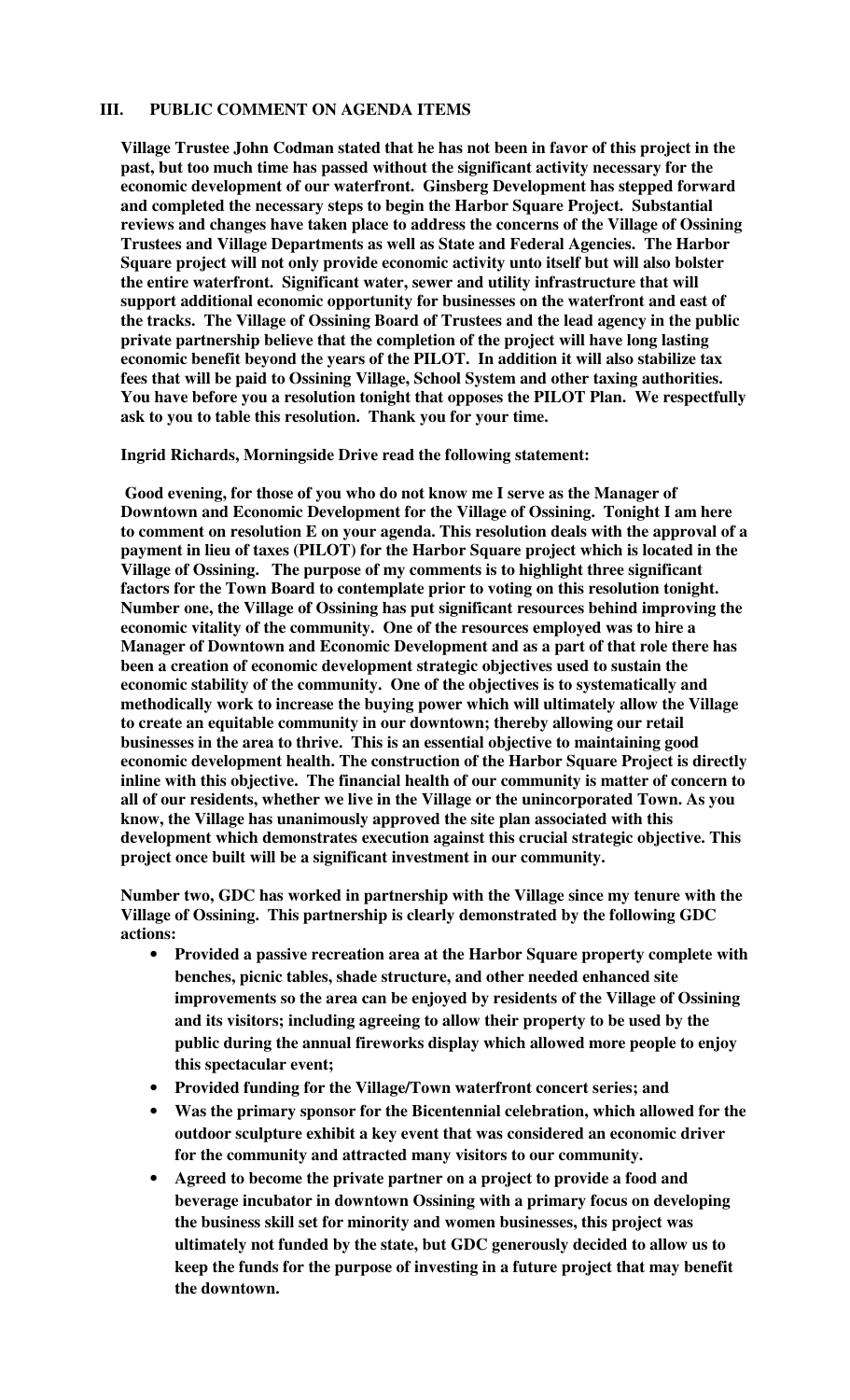**Again, GDC has and continues to actively invest in our community. Number three, with regard to the tax implications to the Village and the Town Board's generous consideration of assisting GDC in making this project economically feasible, through the approval of tonight's PILOT, please give serious consideration to the potential results in a situation where this Board decides not to move to engage in this important partnership:** 

**If GDC does not build this project and the land remains vacant the value of the property substantially diminishes and GDC could potentially pay lower taxes than it does today. If the Town Board does decide to partner with the Village Board to make this project a reality for our community this will translate into substantially higher taxes paid by GDC to our county, town, school, library and village over the short term and certainly beyond the PILOT period.** 

**In summary the Village and the Office of Economic Development believes that this is an important development project for the Village and is instrumental to achieving the Village's ultimate objectives as it relates to improving the economic development health of our community. I would ask that the Board seriously consider the comments outlined tonight when contemplating tonight's vote. Thank you.** 

**Marlene Cheatham, Spring Street, stated that the waterfront is near and dear to her heart. GDC has done things but the Village had to struggle for them to complete these items. These things were done on the backs of the Village and Town. Ms. Cheatham thanked the Town Board for going forward with this resolution.** 

**Joe Dziegelewski, a representative from GDC read a letter written to the Town Board from Martin Ginsburg. Dear Supervisor Donnelly & Ossining Town Board Members: I was surprised to learn that a proposed resolution appears on your Town Board Meeting Agenda for tonight's December 10th meeting, which opposes the proposed PILOT for the Harbor Square project in the Village of Ossining.** 

**I do recall representation from the Town appearing at a School Board hearing and indivcated that it was important fo the Village, Town and School District to work together.** 

**The Harbor Square project has gone through a very long multi-year process which recently evolved in Village approvals including:** 

- **1. Environmental Assessment for the Fifth Modified Plan of Harbor Square, specifically describing the fiscal impacts of the PILOT Proposal.**
- **2. Cooperative and analytical evaluation and conclusion**
- **3. Resolution of approval of the PILOT by the Village Board.**
- **4. Recently agreement and approval of the PILOT by the School Board unanimously.**
- **5. Presented to the Library Board with general acceptance and no further comment.**
- **6. Westchester County IDA has indicated its willingness to also join and approve the IDA PILOT and induce this project.**

**The proposed opposition of the Town Board seems inconsistent with the concept of working together. Furthermore, the Town's share of the taxes for this project only represent 2% – 4%.** 

**We have recently learned from counsel that a Town is not required to receive notice to an IDA application inclusive of the PILOT since the project is governed by laws of a Village. Specifically stated in NY General Municipal Law Section 923-a, "in the case of a project which is, or is to be, located within a village within the county of Westchester, notice of such village shall be sufficient as to any part or parts of the project within the village and no other notice shall be required to be given to any other municipality in which such village is located with respect thereto."** 

**Whether one may question if the Town's concurrence is necessary with opposition indicating a lack of cooperation and enthusiasm for change to initiate a well planned and important component o the Ossining waterfront. Harbor Square is a wonderful waterfront project and park for the residents of the Village and the Town to embrace**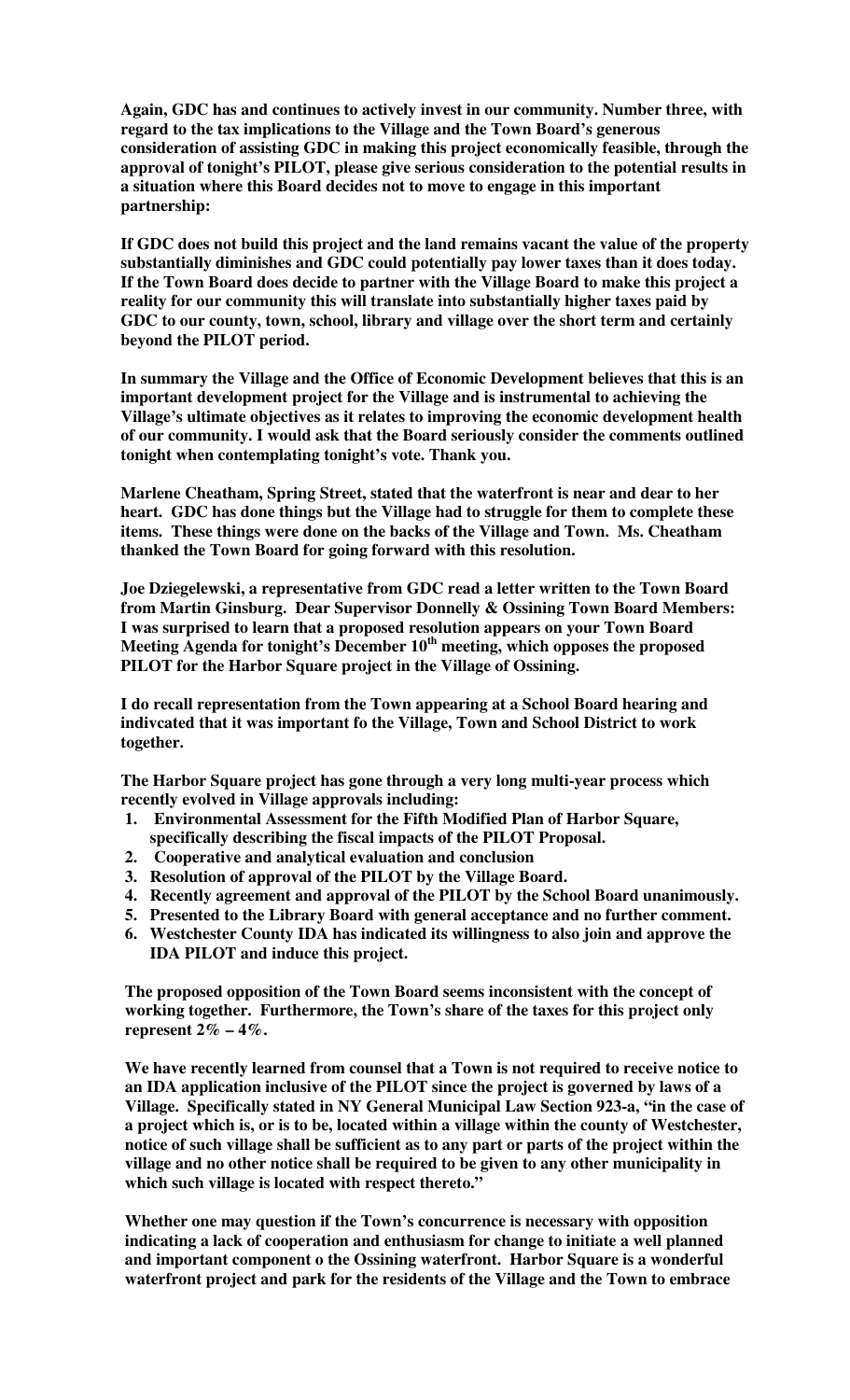**and enjoy. I believe that Ossining has a very important role in the future of the Hudson River and the waterfront program will be a significant step which will spur additional economic growth and promote all the wonderful attributes Ossining has to offer.** 

**We would appreciate the town's support in concluding this matter and respectively request that we continue a path of cooperation towards achieving the revitalization Ossining deserves.** 

**Sincerely, Martin Ginsbug** 

**The fifth modified plan was adopted after 3 years. We have been working for 3 years rebuilding the respect of the Village which has been difficult for everyone. It has been difficult for everyone in these economic times. The level of opposition is limited.** 

**Don DeBar, Ferris Place, thanked the Town Board for this proposed resolution. He has been asking for this for years and it is finally coming to fruition. It initially began on October 6, 1998 and the title was transferred in September 2005. Lot was sold for \$2.5 million and they immediately took out a loan for \$16.5 million. They have filed for 2 certs. The Village had a reversal clause in the initial agreement which the Village could have called between 1998 and 2005. This was an absolute insult to residents. The reverter clause has been removed.** 

## **IV. BOARD RESOLUTIONS**

## **A. Approval of Minutes-Regular Meeting**

**Councilmember Blaha moved and it was seconded by Councilmember Wilcher that the following be approved:** 

**Resolved, that the Town Board of the Town of Ossining hereby approves the November 26, 2013, Minutes of the Regular Meeting as presented.** 

 **Motion Carried: Unanimously** 

## **B. Approval of Voucher Detail Report**

**Councilmember Wilcher moved and it was seconded by Councilmember Tripodi that the following be approved:** 

**Resolved, that the Town Board of the Town of Ossining hereby approves the Voucher Detail Report dated December 10, 2013 in the amount of \$357,709.31**.

#### **Motion Carried: Unanimously**

## **C. C.S.E.A. Contract Ratification Resolution:**

**Councilmember Harter moved and it was seconded by Councilmember Blaha that the following be approved:** 

**Resolved, that the Town Board hereby ratifies and approves the Memorandum of Agreement between the Town of Ossining and the Civil Service Employees Association, Inc., Local 1000, AFSCME, AFL-CIO, Town of Ossining Unit #9182, Westchester County Local 860, dated December 2, 2013 covering the period from January 1, 2014 through December 31, 2017 and approves the funding for such Agreement; and be it further** 

**Resolved, that the Town Supervisor is authorized to execute a collective bargaining agreement for the period from January 1, 2014 through December 31, 2017 that is consistent with the terms of the Memorandum of Agreement.**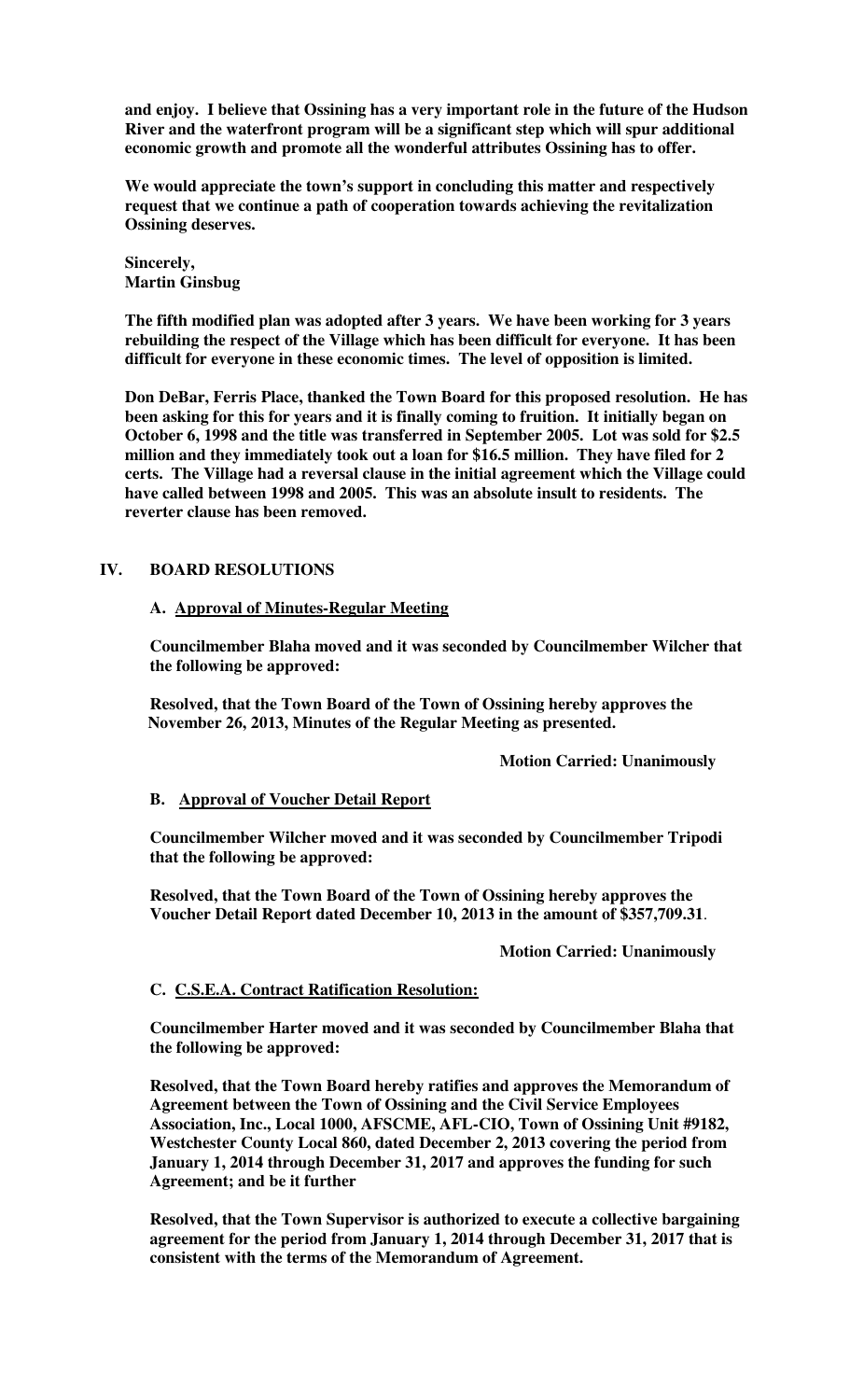# **D. Approval of the 2014 Budget**

**Councilmember Wilcher moved and it was seconded by Councilmember Harter that the following be approved:** 

**Resolved, that the Town Board of the Town of Ossining hereby approves the 2014 Budget for the Town of Ossining. Total appropriations for the 2014 entire Town (10) Fund are \$5,165,311. Total appropriations for the Unincorporated Area (20) Fund are \$3,710,646, and total appropriations for the Highway (31) Fund are \$2,229,779. Total appropriations for the Water and Sewer Funds are \$550,669. Total appropriations for the Fire/ Light/ Refuse Funds are \$1,250,798. Total appropriations for the Ambulance District are \$606,105.** 

> **Motion Carried: 4-0-1 Ayes: Harter, Blaha, Wilcher and Donnelly Nayes: Tripodi**

**Councilman Tripodi stated that he would vote against this resolution. It is a good budget, but he still cannot vote in favor of it.** 

**Councilman Blaha stated that he was disappointed that Councilman Tripodi would vote against something that he, like the rest of the Board worked hard on. We worked hard and tirelessly to keep taxes in check. We did the very best that we could. I don't accept your nay vote. Take ownership of of a wonderful budget.** 

## **E. Harbor Square- PILOT (Payment in Lieu of Taxes)**

**Councilmember Harter moved and it was seconded by Councilmember Wilcher that the following be approved:** 

**Whereas, the Town of Ossining has been approached by Ginsburg Development Corporation about enacting a "PILOT", or "Payment in Lieu of Taxes", on their property at Harbor Square within the Village of Ossining; and** 

**Whereas, the Town of Ossining is an entity authorized by the State of New York with the ability to levy taxes and whose revenue streams would be affected by this decision, and has the ability to make a determination about the appropriateness of such a tax payment plan; and** 

**Whereas, after deliberation by the Town Board, it has been determined that the Board does not see the PILOT as being in the best interest of the taxpayers of the Town of Ossining, nor the Town as a whole;** 

**Now, therefore be it Resolved, that the Town Board of the Town of Ossining hereby opposes the PILOT plan submitted to the Town/Village/School/Library of Ossining by Ginsberg Development Corporation for the Harbor Square property.** 

**Councilman Tripodi would be voting aye on this resolution as this is a valuable piece of property and he dislikes being strong armed.** 

**Councilman Blaha would be voting aye to this resolution as Harbor Square should pay the taxes. The IDA has no exemption to housing (residential). This project should be built and Ossining should not have to change. Ginsburg has done a lot of good projects and this should be one of them.** 

> **Motion Carried: 4-0-1 Ayes: Tripodi, Blaha, Wilcher and Donnelly**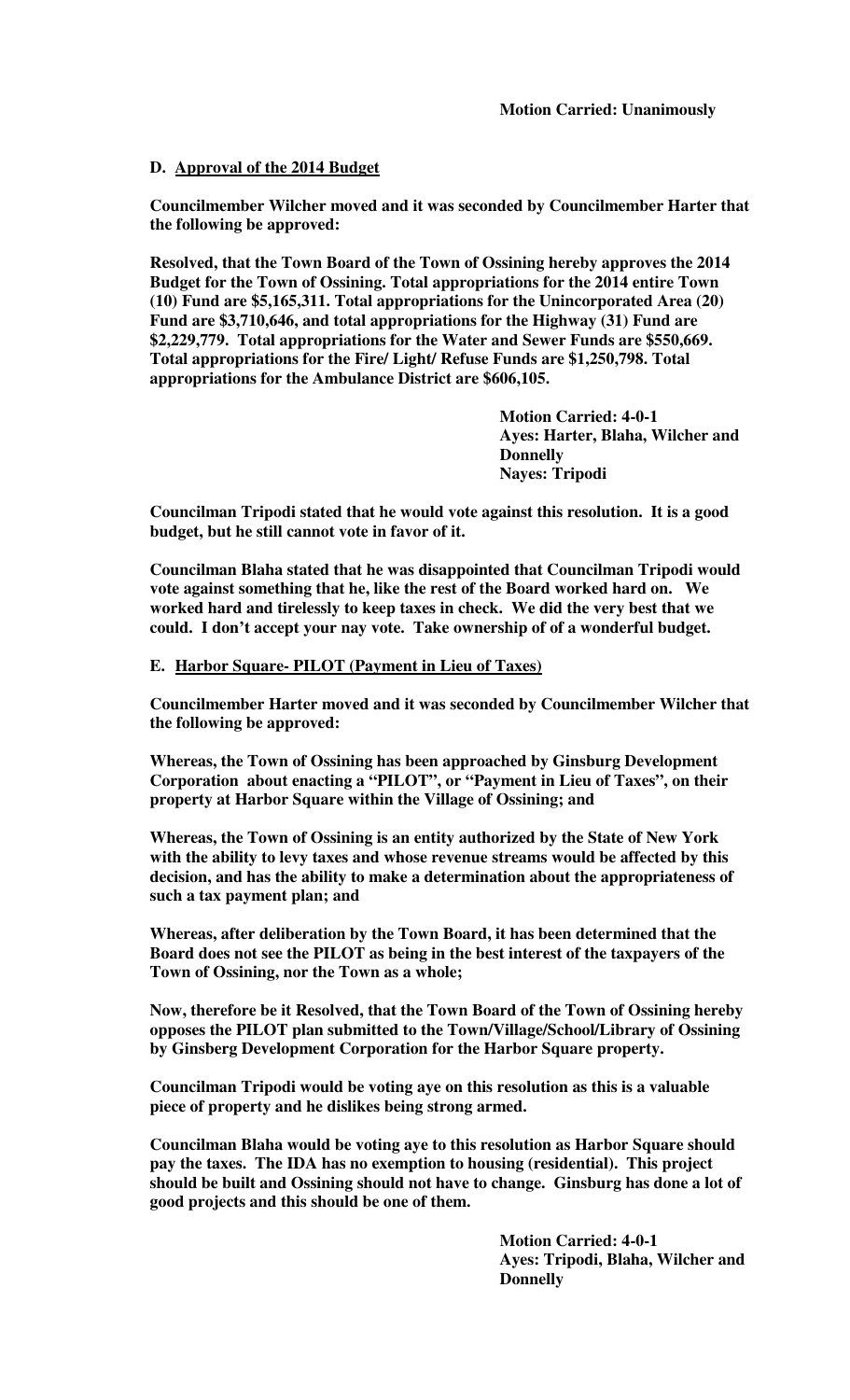### **F. Tax Payment Plan**

**Councilmember Tripodi moved and it was seconded by Councilmember Harter that the following be approved:** 

**Whereas, the Town of Ossining is required to collect Town, County and School taxes for the municipality, with the onus on the Town to make whole the County and the School District for any uncollected taxes; and** 

**Whereas, the Receiver of Taxes has been approached by the owner about enacting a short-term payment plan for the residences at 31 Hamilton Avenue and 182 Spring Street; and** 

**Whereas, the Town Board occasionally grants such a plan and has the discretion to accept or reject any such proposal by a resident or commercial property owner;** 

**Now, therefore be it Resolved that the Town Board of the Town of Ossining hereby grants the aforementioned payment plan to this property owner, with the understanding that this sets no precedent going forward for this or any other property in the future.** 

 **Motion Carried: Unanimously** 

## **G. TAX CERTIORARI 26 South Highland Avenue LLC vs. Town Of Ossining**

**Councilmember Harter moved and it was seconded by Councilmember Wilcher that the following be approved:** 

**WHEREAS, proceedings pursuant to Article 7 of the Real Property Tax Law of the State of New York were instituted by 26 South Highland Avenue LLC against the Town of Ossining , to review the tax assessments made on Petitioner's property located at 26 South Highland Avenue, Village of Ossining, Town of Ossining, and designated on the tax assessment map of the Town of Ossining as Section 89.19, Block 4, Lot 50 and f/k/a Section 3.14, Block 33, Lot 35, for Tax Assessment Years 2005 through 2010, which proceedings are now pending in the Supreme Court of the State of New York, County of Westchester, under Index Nos.17298/05; 18642/06; 18882/07; 22392/08; 23419/09; and 25020/10; and** 

**WHEREAS, the above Petitioner has agreed to a compromise and settlement of such proceedings, subject to the approval of the Town Board, correcting and reducing the assessed valuation of its real property and improvements, as follows:** 

| <b>Assessment Year</b> | <b>Assessed Valuation</b> | <b>Amount of Reduction</b> |          |
|------------------------|---------------------------|----------------------------|----------|
|                        | <b>Reduced From</b>       | <b>Reduced To</b>          |          |
| 2005                   | \$57,300                  | \$28,650                   | \$28,650 |
| 2006                   | \$57,300                  | \$37,245                   | \$20,055 |
| 2007                   | \$64,600                  | \$41,990                   | \$22,610 |
| 2008                   | \$67,000                  | \$46,900                   | \$20,100 |
| 2009                   | \$67,000                  | \$53,600                   | \$13,400 |
| 2010                   | \$67,000                  | \$60,300                   | \$6,700  |

**WHEREAS, any and all refunds necessitated by said settlement will be made without interest; and WHEREAS, the Town Board, upon the recommendation of the Assessor, concurred by the Town Attorney, finds the proposed settlement appropriate and in the best interest of the Town of Ossining; now therefore it is**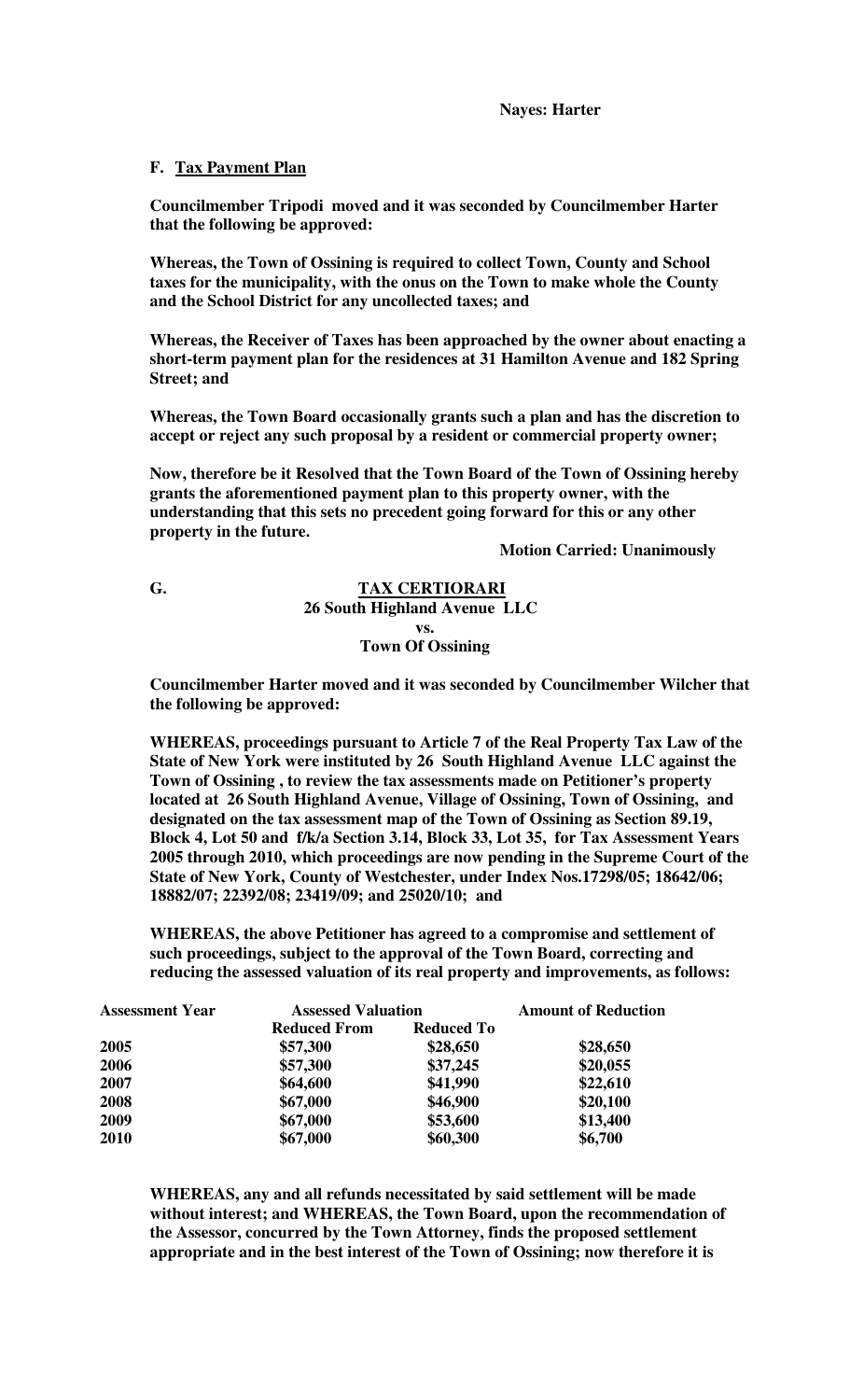**RESOLVED, that settlement of the proceedings, on the terms set forth herein, is hereby accepted and approved, subject to the approval of the Supreme Court, Westchester County, wherein such proceedings are pending; and it is further** 

**RESOLVED, that the Town Attorney is hereby authorized and directed to procure and execute any documents necessary to effectuate such settlement; and it is further** 

**RESOLVED, subject to the approval of the Supreme Court, Westchester County, that the Assessor is authorized and directed to make the changes and corrections to the individual unit assessment on the tax assessment roll of the Town of Ossining, which will be ordered pursuant to the Consent Judgment to be entered in accordance with the terms of this settlement, and the Receiver of Taxes is authorized and directed to process and pay the refund of Town of Ossining taxes estimated to be \$ 1,009.92, which will be ordered pursuant to said Consent Judgment.** 

 **Motion Carried: Unanimously** 

### **H. TAX CERTIORARI 333 South Highland LLC vs. Town Of Ossining**

**Councilmember Blaha moved and it was seconded by Councilmember Wilcher that the following be approved:** 

**WHEREAS, proceedings pursuant to Article 7 of the Real Property Tax Law of the State of New York were instituted by 333 South Highland LLC against the Town of Ossining , to review the tax assessments made on Petitioner's property located at 333 Albany Post Road, Village of Briarcliff Manor, Town of Ossining, and designated on the tax assessment map of the Town of Ossining as Section 97.19, Block 2, Lot 2 for Tax Assessment Years 2013, which proceedings are now pending in the Supreme Court of the State of New York, County of Westchester, under Index Nos.65651/13; and** 

**WHEREAS, the above Petitioner has agreed to a compromise and settlement of such proceedings, subject to the approval of the Town Board, correcting and reducing the assessed valuation of its real property and improvements, as follows:** 

| Assess.     | <b>Assessed Valuation</b> | Amount of         |           |
|-------------|---------------------------|-------------------|-----------|
| <u>Year</u> | <b>Reduced From</b>       | <b>Reduced To</b> | Reduction |
| 2013        | 1,543,300                 | 925,980           | 617,320   |

**WHEREAS, any and all refunds necessitated by said settlement will be made without interest; and WHEREAS, the Town Board, upon the recommendation of the Assessor, concurred by the Town Attorney, finds the proposed settlement appropriate and in the best interest of the Town of Ossining; now therefore it is** 

**RESOLVED, that settlement of the proceedings, on the terms set forth herein, is hereby accepted and approved, subject to the approval of the Supreme Court, Westchester County, wherein such proceedings are pending; and it is further** 

**RESOLVED, that the Town Attorney is hereby authorized and directed to procure and execute any documents necessary to effectuate such settlement; and it is further** 

**RESOLVED, subject to the approval of the Supreme Court, Westchester County, that the Assessor is authorized and directed to make the changes and corrections to the individual unit assessment on the tax assessment roll of the Town of Ossining, which will be ordered pursuant to the Consent Judgment to be entered in**